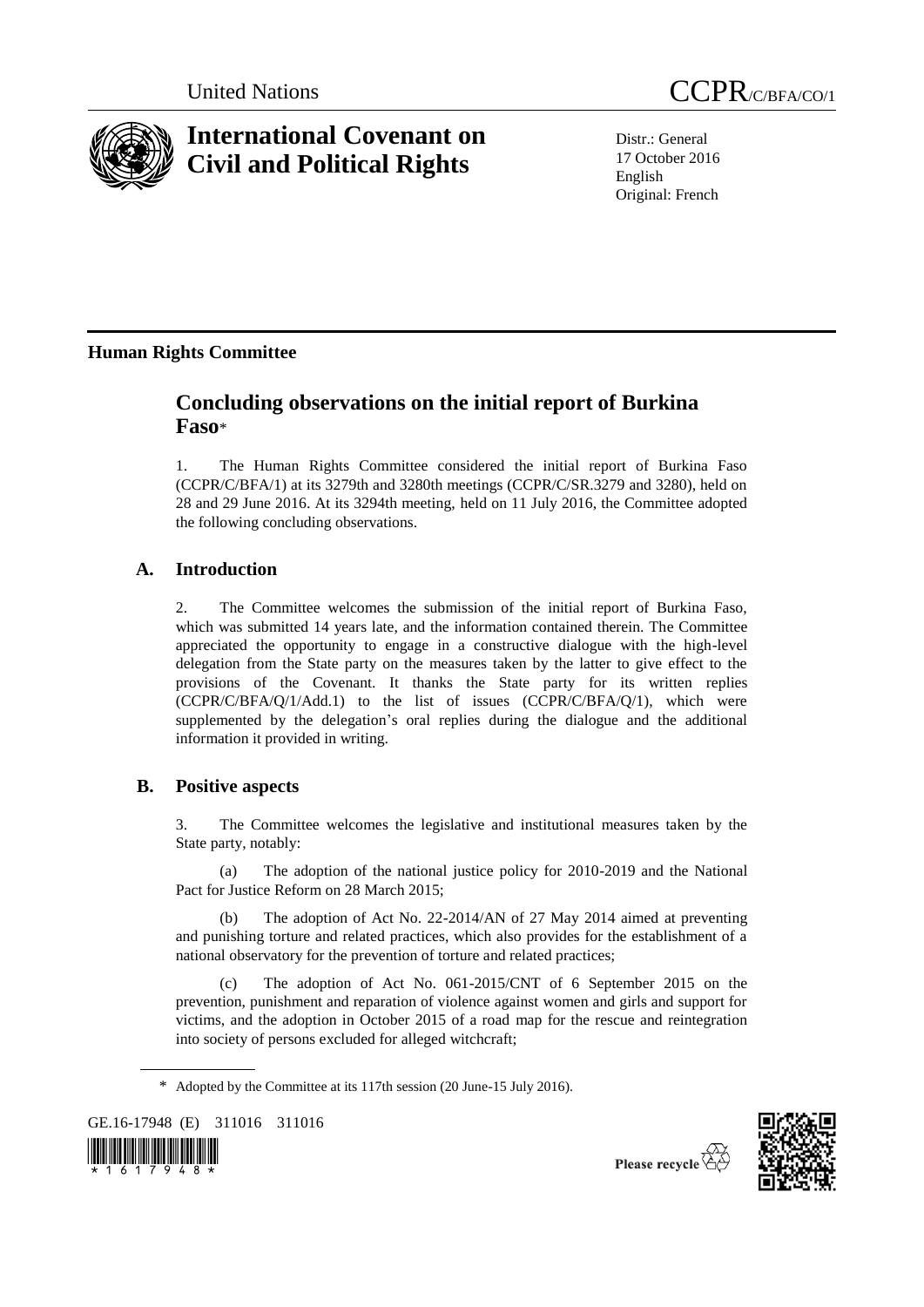(d) The adoption of Act No. 015-2014/AN of 13 May 2014 on the protection of children in conflict with the law or at risk;

(e) The adoption in November 2015 of the National Strategy for the Prevention and Elimination of Child Marriage (2016-2025);

The adoption of various measures to combat child labour, including a national programme to combat child labour at small-scale mining sites and quarries in Burkina Faso (2015-2019);

(g) The decriminalization of press offences, in 2015;

(h) The establishment in 2015 of the National Observatory for the Prevention and Management of Community Conflicts.

4. The Committee welcomes the ratification of or accession to the following international human rights instruments by the State party:

(a) The Convention on the Rights of Persons with Disabilities and its Optional Protocol, in 2009;

(b) The International Convention for the Protection of All Persons from Enforced Disappearance, in 2009;

(c) The International Convention on the Protection of the Rights of All Migrant Workers and Members of Their Families, in 2003;

(d) The Convention on the Rights of the Child, in 1990, and its Optional Protocols on the involvement of children in armed conflict, in 2006, and on the sale of children, child prostitution and child pornography, in 2007;

The Convention on the Elimination of All Forms of Discrimination against Women, in 1987, and its Optional Protocol, in 2005;

(f) The Convention against Torture and Other Cruel, Inhuman or Degrading Treatment or Punishment, in 1999, and its Optional Protocol, in 2010;

(g) The International Covenant on Economic, Social and Cultural Rights, in 1999;

(h) The International Convention on the Elimination of All Forms of Racial Discrimination, in 1974.

# **C. Principal subjects of concern and recommendations**

#### **Applicability of the Covenant by national courts**

5. The Committee notes that article 151 of the Constitution of Burkina Faso establishes the primacy of international treaties over domestic law and that the Covenant is an integral part of domestic law and may be directly invoked by the courts. The Committee regrets, however, that the provisions of the Covenant have only rarely been invoked or applied by the courts and that only one case has been submitted under the First Optional Protocol since 1999, which could signify a lack of awareness of the Covenant and its Optional Protocol (art. 2).

6. **The State party should take steps to further raise awareness among judges, lawyers, prosecutors and other law enforcement personnel about the provisions of the Covenant, so that these can be taken into account before and by the national courts.**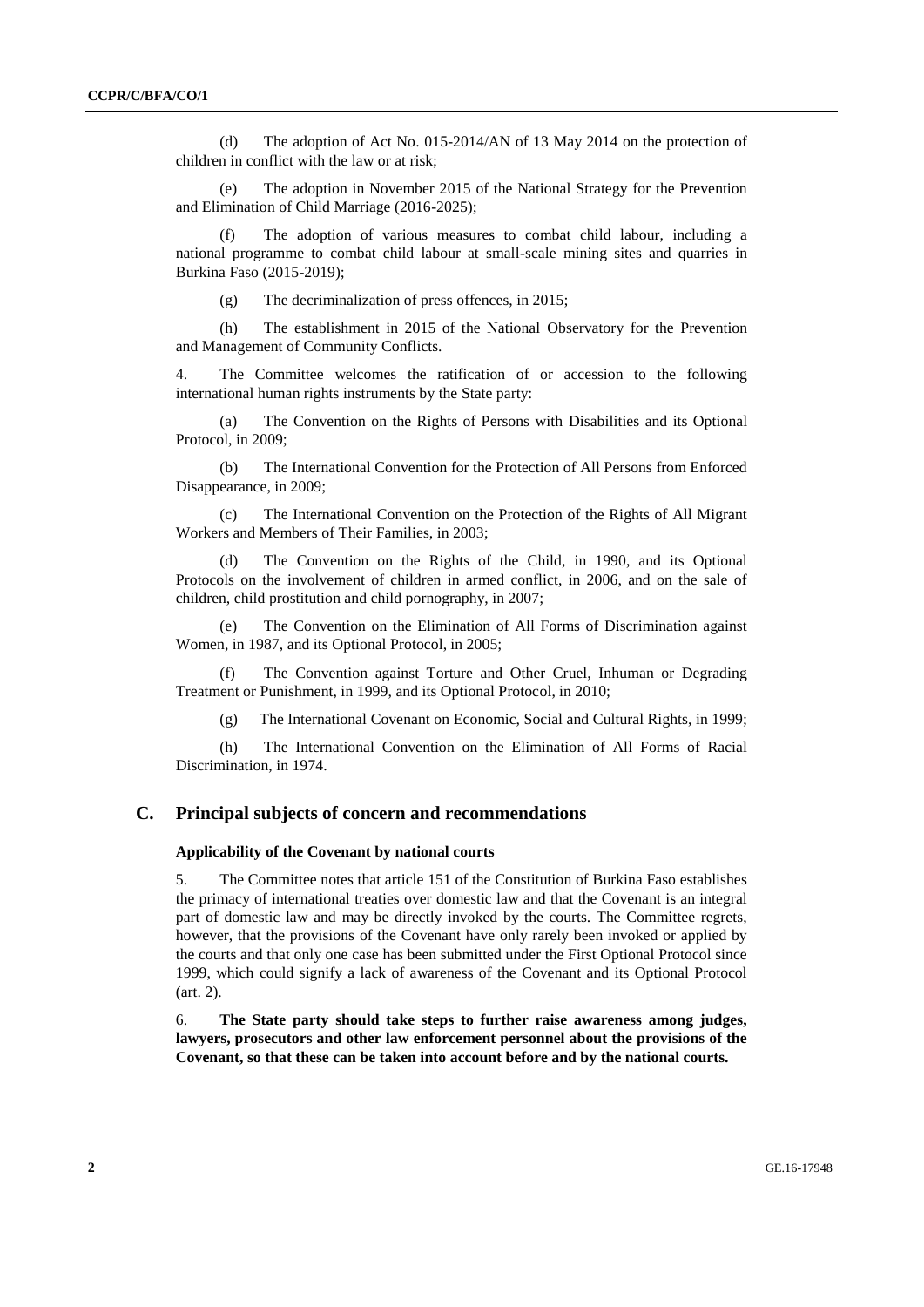#### **National Human Rights Commission**

7. The Committee welcomes the broadening of the terms of reference of the National Human Rights Commission on 24 March 2016 to bolster its members' independence and give it functional and financial autonomy, but regrets that the decree on the organization and functioning of the Commission has not yet been adopted (art. 2).

8. **The State party is encouraged to adopt without further delay the decree on the organization and functioning of the National Human Rights Commission, to appoint new members to it, to guarantee its independence and to grant it financial autonomy and sufficient resources to fully accomplish its mandate, in accordance with the Principles relating to the status of national institutions for the promotion and protection of human rights (Paris Principles).**

#### **Investigations into human rights violations**

9. The Committee welcomes the establishment of the High Council for Reconciliation and National Unity and the two commissions of inquiry to elucidate and establish responsibility for serious human rights violations and crimes committed since 1960 and during the events of 2014 and 2015 respectively. It also welcomes the reopening of certain cases, including those related to the murders of Thomas Sankara and Norbert Zongo. The Committee is concerned, however, about the slow progress in some investigations, especially those related to the criminal responsibility of the police and security forces (arts. 2, 6, 7, 9, 19 and 21).

10. **The State party should continue its efforts to elucidate and establish responsibility for crimes committed in the past and should investigate the human rights violations documented by the commissions of inquiry, prosecute the alleged perpetrators and punish those found guilty in a manner commensurate with the seriousness of the offence. It should also ensure that all victims have access to an effective remedy and receive adequate compensation, restitution and rehabilitation.**

#### **Representation of women in public affairs**

11. While noting the progress made in increasing the number of women on certain political decision-making bodies, the Committee remains concerned about the low number of women in public affairs and in positions of responsibility in the private sector. It notes in particular that, despite the introduction of a 30 per cent quota in parliamentary and municipal elections and the increased number of women registered for the 2015 parliamentary elections, the number of women elected to office has fallen and remains extremely low (arts. 2, 3 and 26).

12. **The State party should continue its efforts to increase the number of women in public affairs, including by ensuring the effective application of the legislation on political parties and by encouraging women to stand for election. It should also take steps to increase the number of women in positions of responsibility in every other sphere, including in the private sector.**

#### **Discrimination based on sexual orientation or gender identity**

13. The Committee is concerned about the stereotyping of lesbians, gays, bisexuals and transgender persons, and about reports of discriminatory acts and hate speech aimed at them, including by politicians. It also notes with concern the absence of legislation expressly prohibiting discrimination based on sexual orientation or gender identity (arts. 2 and 26).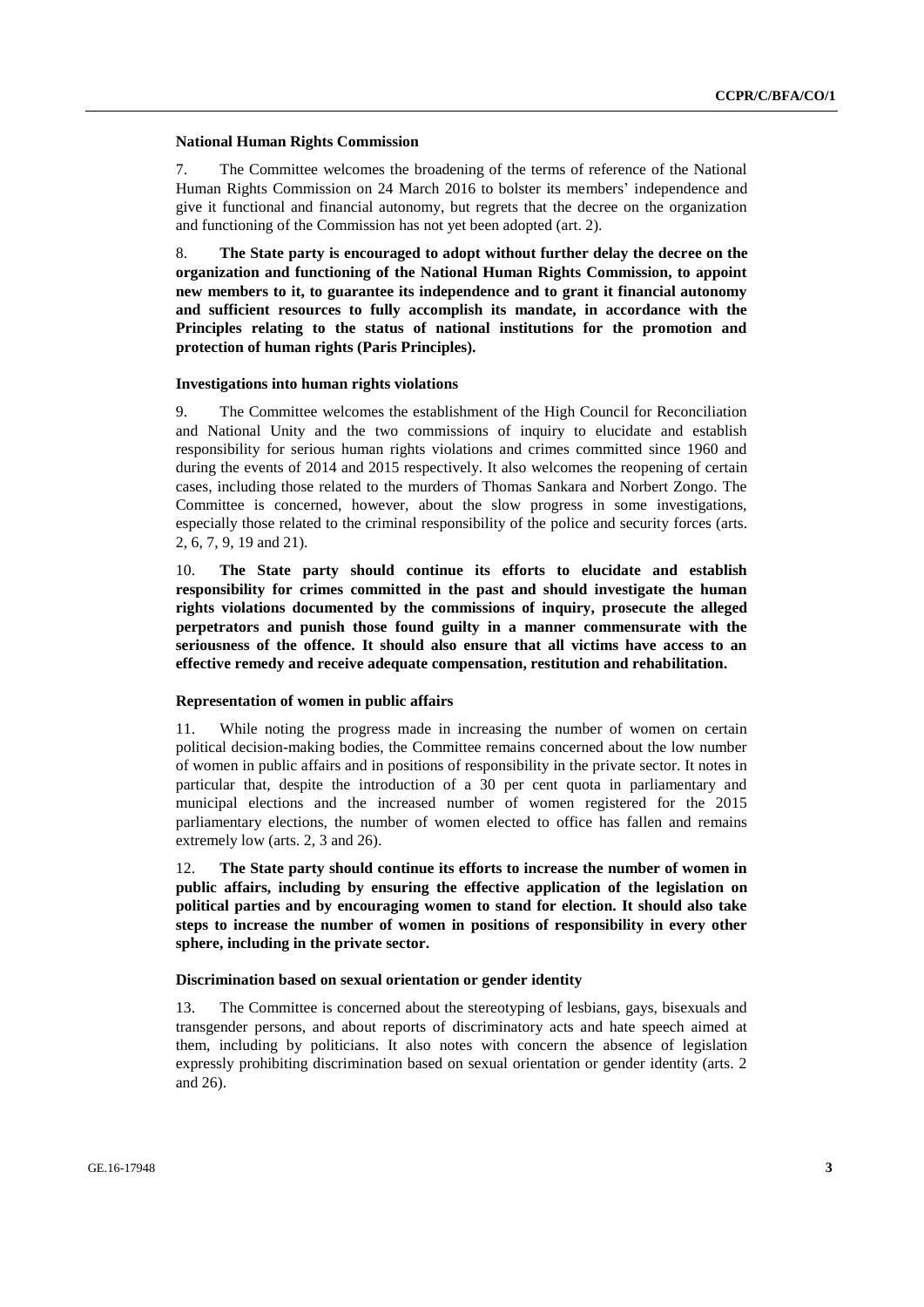14. **The State party should organize awareness campaigns and redouble its efforts to combat and condemn stereotyping, hate speech and violence in relation to homosexuality, bisexuality or transsexuality. It should also review its legislation to ensure that discrimination based on sexual orientation or gender identity is prohibited.** 

#### **Equality between men and women and practices that are harmful to women**

15. The Committee takes note of the information provided by the delegation on the possibility of raising the age of marriage and recognizing customary and traditional marriages in law. It is still concerned, however, about: (a) the continued existence of legislative provisions that discriminate against women, particularly as regards the minimum legal age for marriage and a matrimonial regime that continues to permit polygamy; (b) non-compliance with the minimum age for marriage in traditional or religious marriages; (c) the prevalence of forced marriages and early marriages; (d) the persistence and prevalence of female genital mutilation, even though this has been a criminal offence since 1996; and (e) customary practices that discriminate against women by preventing them from owning land or inheriting it from their husband (arts. 2, 3, 7, 23, 24 and 26).

16. **The State party should: (a) amend the Personal and Family Code so as to guarantee that the same minimum age for marriage applies to men and women and to all marriages, including traditional or religious marriages, and take steps to reduce polygamy with a view to its abolition; (b) extend the ban on forced marriages to cover traditional or religious marriages; (c) ensure that traditional or religious marriages are officially registered and that the age and consent of the spouses are systematically verified; (d) pursue efforts to raise awareness and devise new strategies for action to eradicate the practice of female genital mutilation; and (e) strengthen action to educate and sensitize the public, including traditional and religious leaders, to the need to combat traditional practices that are harmful to women, and ensure the effective application of the legal provisions that guarantee equality in matters of inheritance and access to land.**

#### **Violence against women**

17. The Committee remains concerned about the prevalence of violence against women, including marital and sexual violence, and about the inadequacy of victim support services and shelters. The Committee also notes with concern that marital rape, as defined in article 14 (2) of Act No. 061-2015/CNT, is a criminal offence only if committed "repeatedly" or when the partner exhibits "any physical incapacity to engage in a sexual relationship", and that it is punishable only with a fine (arts. 3 and 7).

18. **The State party should ensure the effective enforcement of Act No. 061- 2015/CNT by making sure that cases of violence against women are thoroughly investigated, the perpetrators are prosecuted and convicted, and victims have access to effective remedies. The State party should step up awareness campaigns on this issue, improve victim support services and shelters and collect disaggregated data on the extent of violence against women. Lastly, the State party should amend article 14 (2) of Act No. 061-2015/CNT so as to make any act of marital rape a punishable offence and provide for penalties that are commensurate with the seriousness of the act.** 

#### **Voluntary termination of pregnancy and access to contraception**

19. The Committee is concerned about the constraints imposed on access to legal abortion in cases of rape or incest, namely, the need to obtain a judicial decision recognizing that an offence was committed and the legal deadline of 10 weeks for terminating a pregnancy. The Committee notes with concern that pregnant women are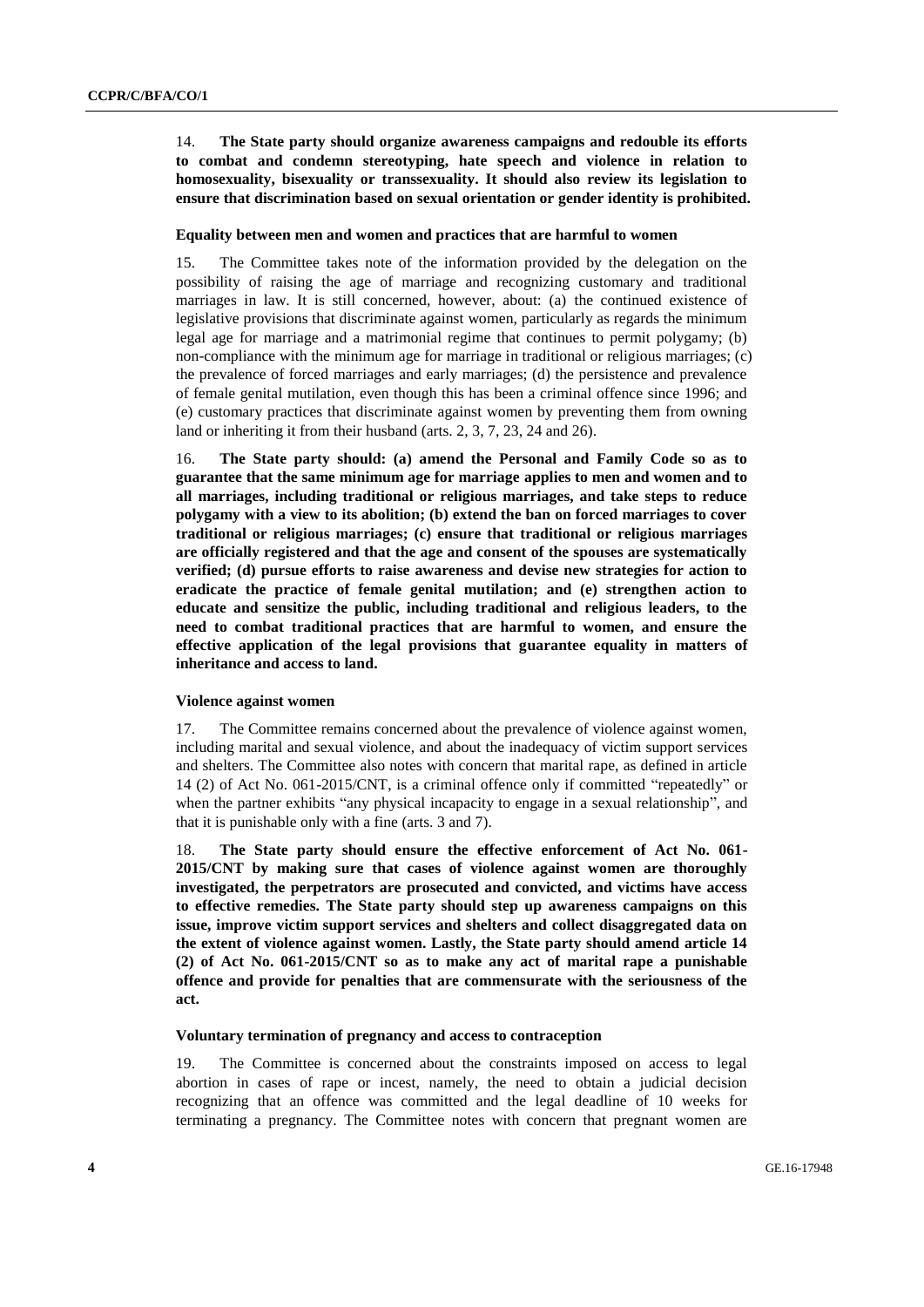resorting to unsafe abortions that put their lives and health at risk because of the legal obstacles, stigmatization and lack of information. The Committee is also concerned about reports of violence against women who raise questions about contraception with their partners and about the cost of contraception, which, despite being heavily subsidized, is still a major obstacle to its use. The Committee also notes with concern the inaccessibility of sexual and reproductive health services in some rural areas, the lack of information on contraception and, in particular, the lack of information on emergency contraception (arts. 3, 6, 7 and 17).

20. **The State party should eliminate the obstacles to legal abortion that prompt women to resort to unsafe abortions that put their lives and health at risk and it should lift the requirement for the prior authorization of a court for abortions resulting from rape or incest. It should also: (a) draw up and implement education and awareness programmes to combat the stigmatization of women and girls who have an abortion; (b) ensure that women and girls have access to quality services to deal with complications arising from unsafe abortions and ensure that they receive immediate and unconditional treatment; and (c) ensure that women and girls have access to sexual and reproductive health services, and that methods of contraception are accessible and available throughout the country, particularly in rural and remote areas.**

#### **The death penalty**

21. While welcoming the official moratorium on executions applied by the State party since 2007 and the fact that there have been no executions since 1988, the Committee remains concerned that the death sentence is still being handed down (art. 6).

22. **The State party should continue the political and legislative process aimed at abolishing the death penalty and its efforts to sensitize public opinion and campaign in favour of its abolition. It should also consider acceding to the Second Optional Protocol to the Covenant, aiming at the abolition of the death penalty.** 

#### **Mob justice and vigilante groups**

23. The Committee is concerned that the heightened sense of insecurity and mistrust of the law is reflected in cases of mob justice and the lynching of individuals suspected of committing offences and in the emergence of vigilante groups, including the "Koglweogo", some of whom have allegedly engaged in extortion, illegal arrests and detentions, physical abuse and murder, among other things. The Committee notes with concern the State party's intention, as confirmed by the delegation, to reorganize community-based security arrangements so as to involve the vigilante groups, to train them and to supervise them so that they can work in synergy with national security and defence forces (arts. 6, 7 and 14).

24. **The State party should: (a) reinforce the presence of national security and defence forces so as to guarantee the security of the population throughout the country and prevent the vigilante groups, including the "Koglweogo", from taking the place of the State and performing law-enforcement tasks; (b) conduct investigations, prosecute all alleged perpetrators of human rights violations and, if they are found guilty, sentence them appropriately; and (c) organize awareness campaigns on the illegality of summary and mob justice and the criminal responsibility of perpetrators.**

### **Violence during social and political unrest**

25. The Committee is concerned about allegations of a number of human rights violations committed by the army, notably the presidential security guard, gendarmes and prison guards during the social and political unrest of the last few years, particularly the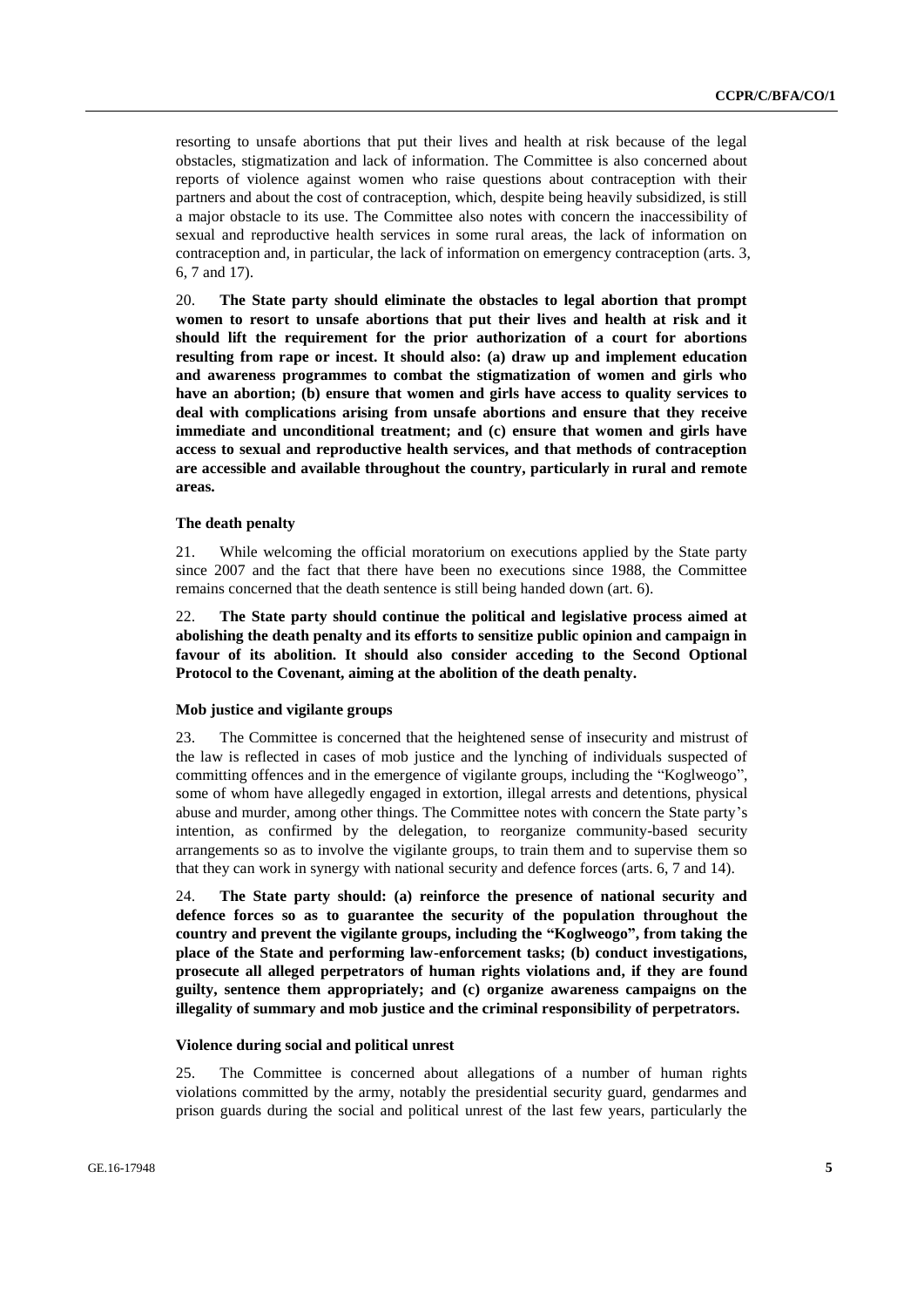excessive and disproportionate use of force that has caused physical injuries and deaths, and restrictions on peaceful gatherings. It also notes with concern the reports that some media outlets, journalists, opposition figures and human rights defenders have been subjected to threats, harassment and intimidation, as well as the excessive restrictions on freedom of expression imposed by the Higher Council for Communication during the period of transition (arts. 7, 9, 19, 21 and 25).

26. **The State party should take effective measures, particularly in the area of training, to prevent members of law enforcement agencies, the security forces and the prison service from making use of excessive and disproportionate force, taking due account of the Basic Principles on the Use of Force and Firearms by Law Enforcement Officials. It should, moreover, redouble its efforts to make sure that all allegations of serious human rights violations by the army, including the presidential security guard, gendarmes and prison guards, are subject to a prompt, thorough and impartial investigation, that the perpetrators of such violations are prosecuted and duly punished, and that victims receive appropriate compensation.** 

### **Prohibition of torture and ill-treatment**

27. The Committee is concerned about allegations of torture and ill-treatment inflicted by law enforcement officials, members of the armed forces and prison officers, including at the Wemtenga regional headquarters of the criminal investigation police. The Committee also remains concerned about reports that the legal provisions establishing the inadmissibility of confessions obtained by torture as evidence in court are not always respected. It also regrets that the national observatory for the prevention of torture and related practices provided for in Act No. 22-2014/AN is not yet operational (arts. 7, 10 and 14).

28. **The State party should: (a) take steps to prevent torture, including by strengthening the training of justice, defence and security officials; (b) ensure that alleged acts of torture and ill-treatment committed by law enforcement officials, members of the armed forces and prison officers are thoroughly investigated, that the perpetrators are prosecuted and, if found guilty, sentenced appropriately, and that victims are duly compensated and offered rehabilitation assistance; (c) ensure that confessions obtained by torture are systematically rejected by the courts, in accordance with the State party's legislation and article 14 of the Covenant; and (d) adopt, as soon as possible, decrees to make the national observatory for the prevention of torture and related practices operational.** 

#### **Police custody, pretrial detention and fundamental legal safeguards**

29. While welcoming the adoption of circular No. 2015-004/MJDHPC/CAB of 5 March 2015, setting out the right to be assisted by a lawyer from the very outset of a criminal investigation and the prohibition of holding orders, the Committee remains concerned about reports of wrongful arrests and detention in police custody and about the excessive use of pretrial detention, which is one of the main causes of prison overcrowding (arts. 9, 10 and 14).

30. **The State party should take the necessary measures to ensure that the rules on the duration of police custody and pretrial detention, and the prohibition of holding orders, are respected, so as to avoid wrongful and excessive detention. The State party should also ensure that persons in police custody or pretrial detention are systematically made aware of their rights and that fundamental legal safeguards are observed, including the right to have access to a lawyer from the very outset of a criminal investigation and the right to contact a family member or friend.**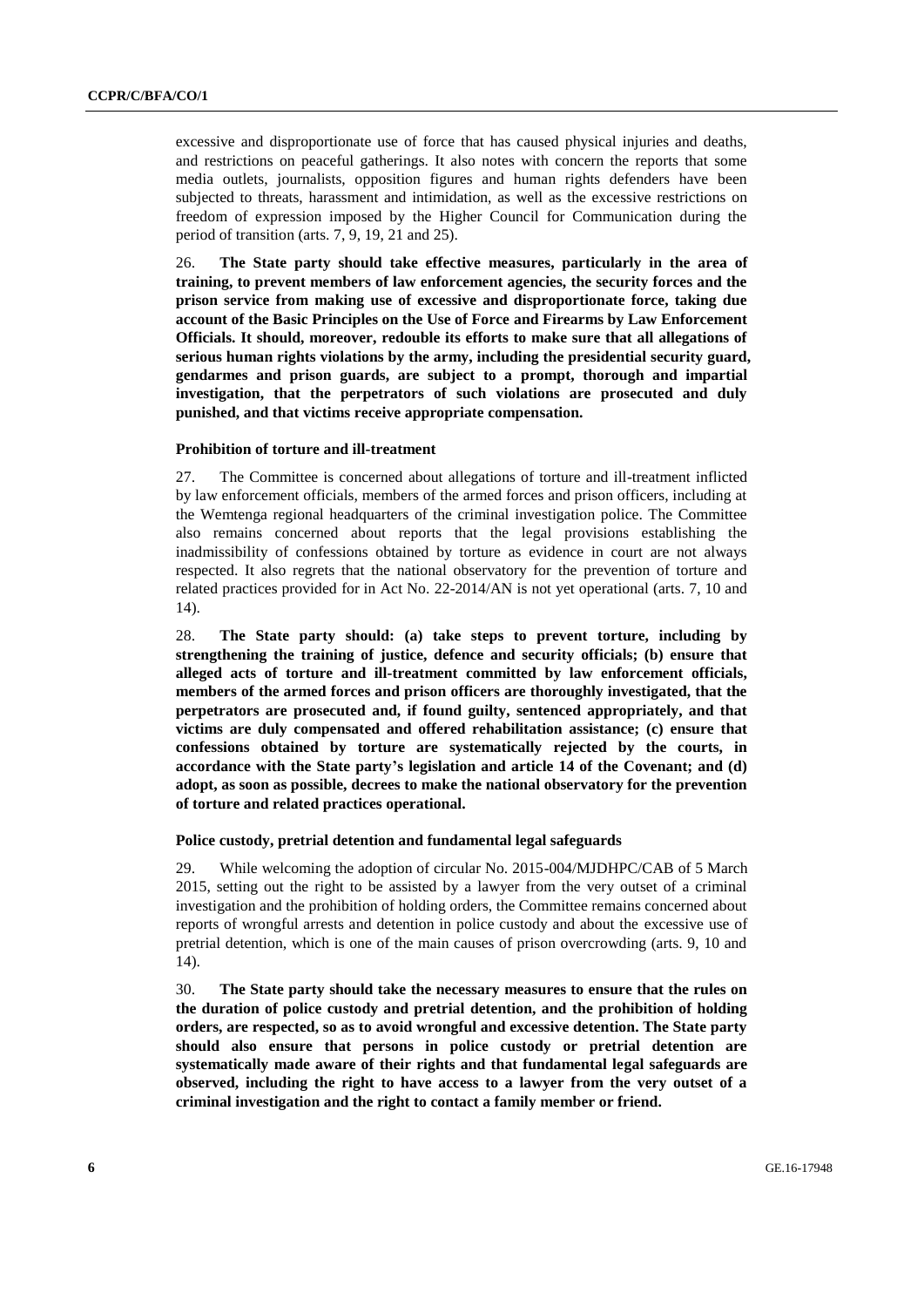#### **Administration of justice**

31. While welcoming the measures taken to build the capacity of the judicial system and guarantee its independence and impartiality, the Committee remains concerned about the persistent allegations of corruption and the public mistrust of the judicial authorities (art. 14).

32. **The State party should: (a) guarantee the effective independence and impartiality of the justice system and step up the fight against corruption; (b) strengthen measures aimed at ensuring access to justice, including by continuing to open new courts; and (c) allocate additional human and financial resources to the justice system, including the Legal Assistance Fund.**

#### **Prison conditions**

33. The Committee is concerned about the inadequate detention conditions in almost all prison facilities in the State party and, particularly, about the very high rate of prison overcrowding and the high percentage of prisoners in pretrial detention. The Committee is further concerned about reports of unsatisfactory sanitary conditions, inadequate medical care and the poor quality of food served to prisoners. Lastly, the Committee is concerned that, because of the overcrowding, prisoners in pretrial detention are not separated from convicted prisoners. It regrets that there is no proper mechanism for receiving complaints from prisoners (arts. 9 and 10).

34. **The State party should redouble its efforts to improve living conditions and the treatment of prisoners, including by giving them access to proper medical care and by separating prisoners according to their detention regime, in accordance with the United Nations Standard Minimum Rules for the Treatment of Prisoners (the Nelson Mandela Rules). It should also continue its efforts to remedy the problem of prison overcrowding, including by putting in place a genuine policy on the use of alternatives to the deprivation of liberty.** 

#### **Human trafficking and child labour**

35. The Committee remains concerned about human trafficking for the purposes of sexual exploitation or forced labour in the State party, and about the lack of official data on the extent of the problem. The Committee is also concerned about the provisions of Act No. 011-2014/AN on the punishment of the sale of children, child prostitution and child pornography, which allow a person found guilty to pay a fine rather than go to prison. The Committee is further concerned about the extent and persistence of the use of children for begging and forced labour, particularly as domestic workers or in dangerous work, including small-scale mining operations, farm work and selling drinks (arts. 8 and 24).

36. **The State party should: (a) continue its efforts to make the general public and those who work in the criminal justice system aware of the problem of trafficking and the risks of economic and sexual exploitation; (b) strictly enforce the laws and regulations related to child trafficking, child labour and the exploitation of children, with a view to eliminating these practices and strengthening monitoring mechanisms; (c) amend Act No. 011-2014/AN so as to ensure that the penalties handed down for sex offences involving children are commensurate with the seriousness of such offences; and (d) collect disaggregated data on the extent of trafficking for purposes of the sexual and economic exploitation, forced labour and exploitation of children.**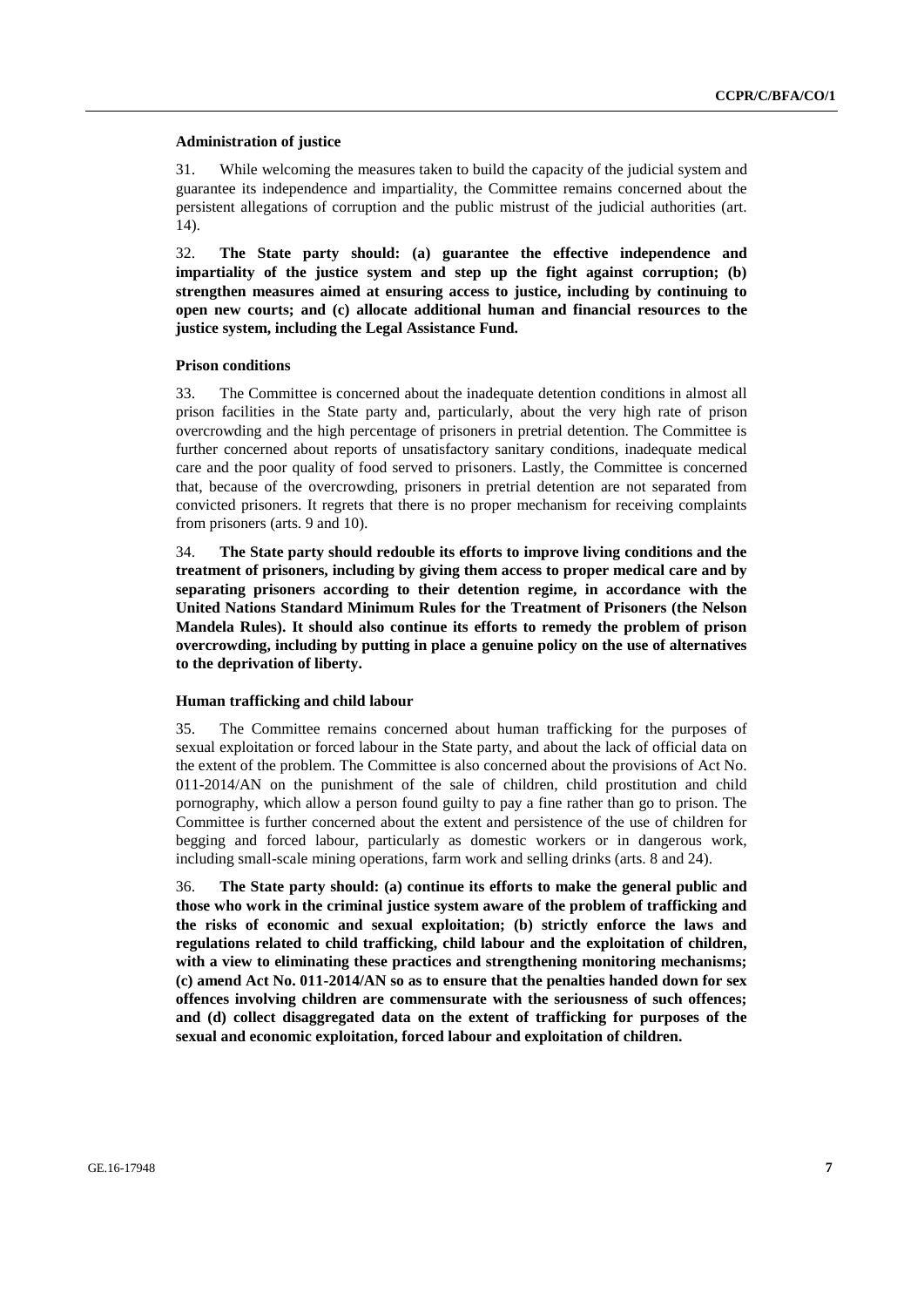### **Right to demonstrate, presumption of innocence and individual criminal responsibility**

37. The Committee notes with concern that article 15 of Act No. 26 of 8 May 2008, on the punishment of acts of vandalism committed during demonstrations on the public highway, is not in conformity with the Covenant, and notably with the principle of the presumption of innocence and individual criminal responsibility, as it allows for every member of a group to be held criminally responsible, regardless of whether the perpetrator of the offence has been identified or not (arts. 14 and 21).

38. **The State party should continue its efforts to ensure that everyone can fully enjoy the rights set out in article 21 of the Covenant and the right to be presumed innocent and individual criminal responsibility, as set out in article 14, including by amending Act No. 26 of 8 May 2008.** 

### **Participation in elections**

39. While recognizing that, in particular situations, a country's legislation may make it impossible for certain citizens or organizations to accede to elected office, and while noting that article 135 of the State party's Electoral Code, which renders ineligible anyone who "supported an unconstitutional change in violation of the principle of the democratic rotation of power", is applicable only to the elections in 2015, the Committee is concerned about the sweeping and ill-defined exclusion of several candidates from the 2015 parliamentary and presidential elections, which constitutes a violation of the right to take part freely in elections (art. 25).

40. **The State party should guarantee the right to vote and run for election to all its citizens without distinction, including on grounds of political opinion, in accordance with article 25 of the Covenant and taking due account of the Committee's general comment No. 25 (1996) and the ruling handed down by the Community Court of Justice of the Economic Community of West African States on 13 July 2015 (***Congress for Democracy and Progress et al. v. Burkina Faso***).**

#### **Community conflicts**

41. The Committee is concerned about the resurgence of conflicts between pastoralists and farmers, which have affected the Fulani (*Peulh*) communities in particular, and which have led to physical injuries and deaths, the destruction of property and housing, and population displacement. The Committee also notes with concern reports that the Fulani community has been regularly targeted by vigilante groups (arts. 6, 9 and 27).

42. **The State party should continue its efforts to protect pastoralists and put a stop to the violations of which they are victims. It should promote intercommunal dialogue and try to reduce tensions between pastoralists and farmers, including by taking into consideration the root causes of the conflicts, such as the increased competition for land and land-tenure insecurity among indigenous peoples and other communities that follow customary land-tenure systems. The State party should also continue its efforts to ensure that human rights violations committed in the context of such conflicts are promptly investigated, prosecute and punish those responsible with sanctions commensurate with the crime and compensate the victims.**

## **D. Dissemination of information on the Covenant**

43. **The State party should widely disseminate the Covenant and its Optional Protocol, the initial report, the written replies to the Committee's list of issues, and the present concluding observations with a view to raising awareness of the rights**